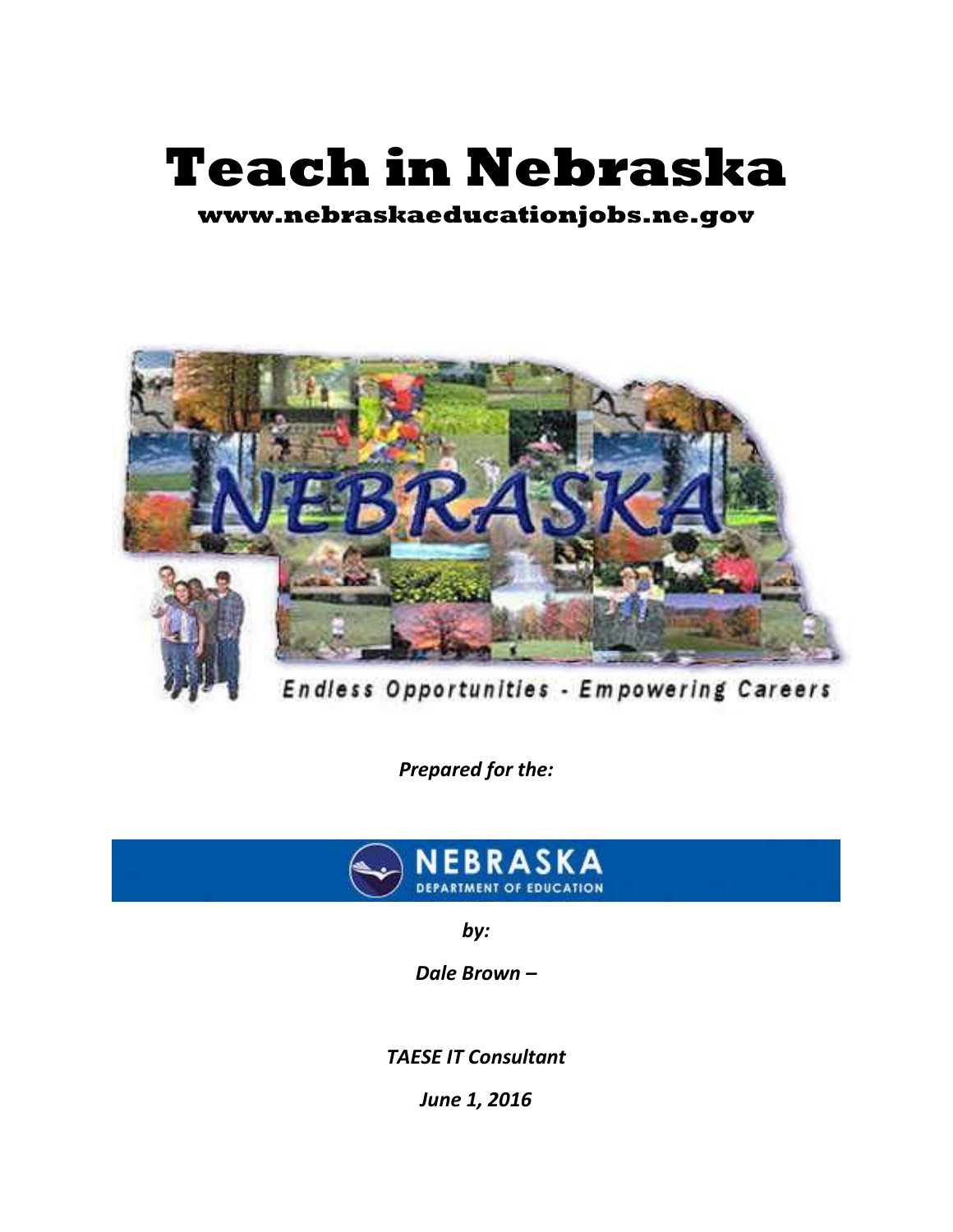This report is prepared for usage by the Nebraska Department of Education personnel on the performance of the Teach in Nebraska website. This document includes a statistical overview, qualitative and quantitative data, and recommendations for improvement of the website. The evaluation is the property of the Nebraska Department of Education and will be the only agency given a copy of this evaluation for their usage.

# **Historical**

The Teach In Nebraska website – TIN -[\(www.nebraskaeducationjobs.ne.gov\)](www.nebraskaeducationjobs.ne.gov) was developed as a method to assist school systems in Nebraska with recruitment of educational personnel. Nebraska joined a web consortium of states using similar boards and was able to develop its application and marketing at low cost via assistance from its TAESE (Technical Assistance for Excellence in Special Education) affiliation at Utah State University. Since that time the website has been redesigned, added new functions, a new operating system (OS) and a new format to meet internal Department of Education specifications. The TIN site is currently in its  $13<sup>th</sup>$  year of service and continues to grow in terms of both usage and its benefits to employers and job seekers. The website is branded as an official Nebraska Department of Education IT site and is linked as such.

The mission of the Teach In Nebraska website is to:

#### *To serve as a resource for recruitment of professional educators for Nebraska's accredited and approved schools, Nebraska's Educational Service Units, 2-year and 4-year institutions of higher education, the Nebraska Department of Education, and state education organizations.*

As in past years, the TIN site has made some annual minor site enhancements but the theme and user approach have remained constant thus allowing customer familiarity of the product. The site conducted a user survey during the 2015-2016 Fiscal year and the results of this are being used to plan site visual changes as well as exploring new distribution methods (phone app).

#### *Objectives of the TIN website include:*

- (a) Provide an up-to-date one-stop recruitment website for all Nebraska school systems
- (b) Provide a resource that assists Nebraska school systems in cost containment of recruitment of personnel
- (c) Work with Nebraska higher education institution teacher education preparation departments on promotion of the website/resource
- (d) Provide evidence of Nebraska Department of Education responsiveness to educational recruitment issues facing schools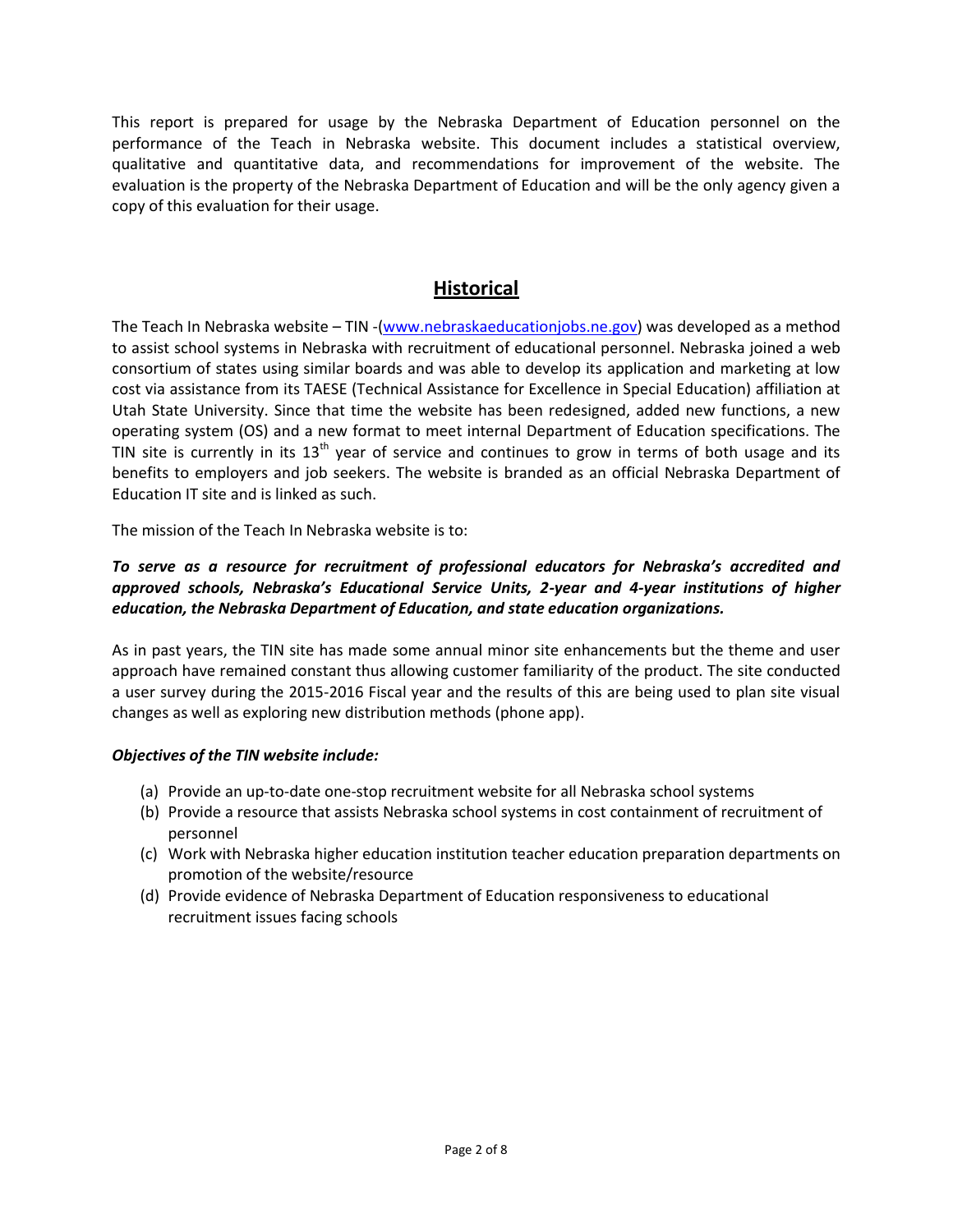#### **Overview**

 School system administrators control the information placed in the ads, have the ability to request that a job be closed, or extended, or can let the jobs expire after a designated number of days of posting. They fill out the Post a Vacancy form on the TIN website and provide the following information:

**Zone Map**



**Zone** – Region the school is located in **Organization –** Name of Educational Entity posting **Address City State ZipCode Contact information** – Name, Telephone, Fax, E-Mail Address **Position Information** – Grade Level, Subject/Field **Select a Category from the following**:

**ADMINISTRATIVE** – Superintendent/Asst Superintendent, Principal/Asst Principal, Curriculum Supervisor

- **SPECIAL EDUCATION/RELATED SERVICES** Adapted PE, Audiologist, Behaviorally Disordered, Deaf/Hard of Hearing, Director/Administrator, Early Childhood Spec Ed/Preschool Disabilities, Learning Disabilities, Mild/Moderate Disabilities, Occupational Therapists, Physical Therapists, School Psychologist, Severe/Multiple Disabilities, Speech-Language Pathologist, Transition Specialist, Visual Impairment
- **ENDORSEMENT AREAS** Agriculture, American Sign Language, Art, Bilingual Education, Business/Marketing, Coaching, Early Childhood , Elementary, English as a Second Language, Family and Consumer Sciences, Health/Physical Education, High Ability Education, Industrial Technology, Information Technology, Language Arts, Mathematics, Middle Grades, Music, Reading, Religious Education, ROTC, School Counselor, School Librarian, Science, Social Science, World Language
- **OTHER STAFF** Alternative Placement, Assessment Coordinator, Bus Driver, Business Manager, Custodial, Food Service, Human Resources, Paraprofessional, Parent/Family Liaison, Public Relations, School Nurse/Health Aide, School Office Support, Security Officer/School Resource Officer, Substitute Teachers, Technology Support,
- **OTHER AGENCY/INSTITUTION POSTINGS** Adult Education, Educational Service Unit, Nebraska Dept. of Education, Postsecondary – 4 Yr College/University, Postsecondary – Community College

#### **Job description**

**Other information** – Application procedures, salary, start date

**School Website** – Provide District/School URL

**TIN Application Checkbox** – Allows districts to use the TIN application

The job is then sent to the TIN coordinator for posting on the website. The coordinator has the ability to edit the posting for errors and consistency. Jobs are approved at the end of each day by the coordinator if they are appropriate for the site. Once they are approved, they appear on the site. Applicants can then search for jobs based on Zone and Category.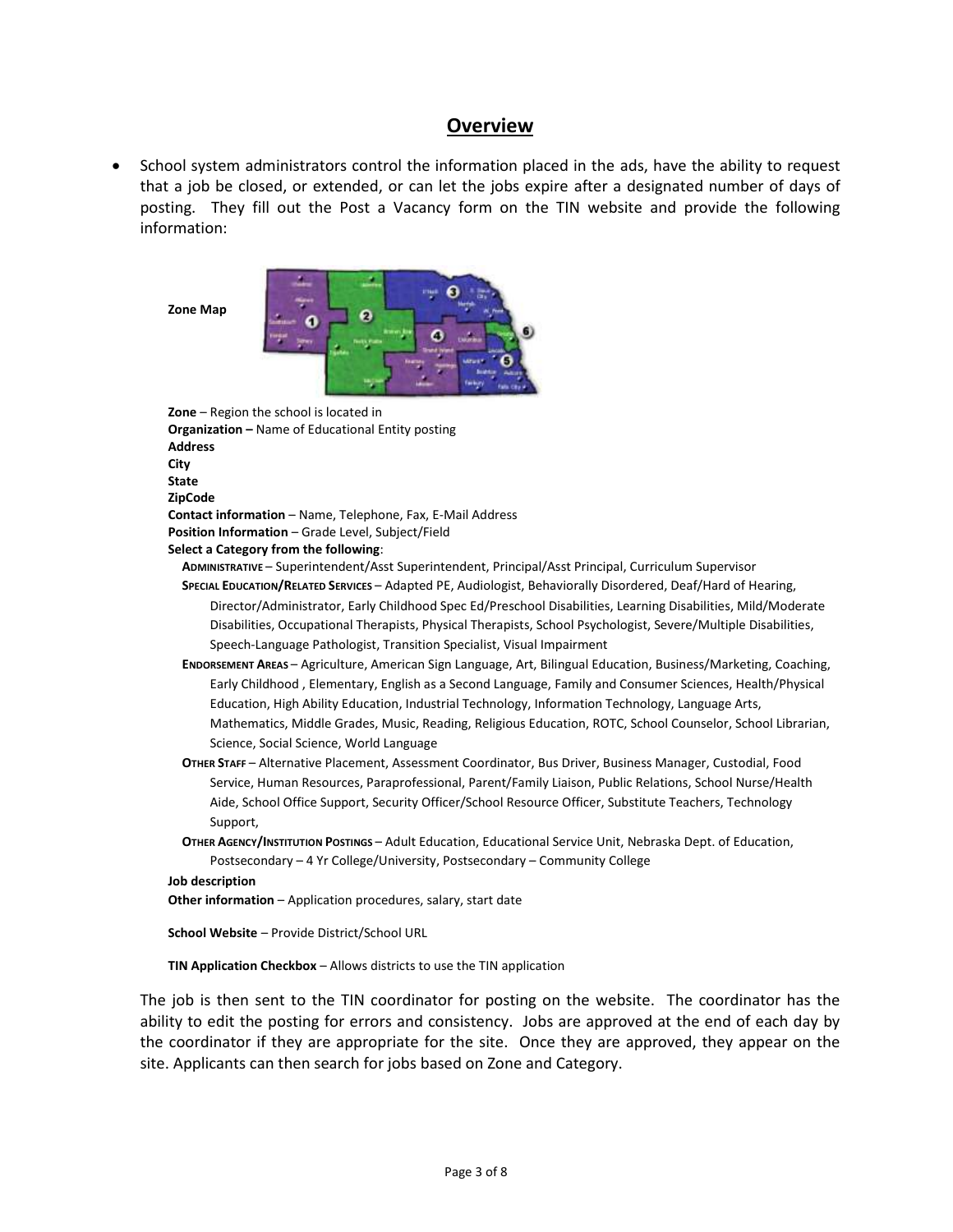- The Professional Registration System (PRS) is an automated service offered on the TIN website. By enrolling in the PRS, job seekers receive weekly emails of the vacancies that were posted to the site in the last ten days. There are currently 4122 names on that mailing list, an increase of over 500 job seekers from the previous year.
- The Administrator Contact List (ACL) is available for job seekers to register contact information, areas of certification, and region preferences. The district can search the ACL and contact potential candidates directly by email. Names on the ACL are kept for a maximum of 30 days.
- A link is available for schools to select that provides a standard application for individuals to fill out, save to their computer, and send to the district along with other required information.

#### **Growth**

The TIN website continues to experience solid growth patterns as it enters its  $12<sup>th</sup>$  year of service. The website projects it will host over 500,000 visitors this year on over 3,000,000 web based hits. This represents extremely positive growth and continued popularity of the TIN website.

Statistically:

| Year<br>$(July 1 - June 30)$ | <b>Visits</b> | <b>Hits</b><br>(In Millions) | #Approved Ads | #Organizations<br>Posting |
|------------------------------|---------------|------------------------------|---------------|---------------------------|
| 2007-2008                    | 133,000       | 1.2M                         | <b>ND</b>     | <b>ND</b>                 |
| 2008-2009                    | 157,000       | 1.4 M                        | 740           | 214                       |
| 2009-2010                    | 201,100       | 1.6 M                        | 1053          | 181                       |
| 2010-2011                    | 250,000       | 1.7 M                        | 620           | 194                       |
| 2011-2012                    | 275,000       | 1.9 M                        | 877           | 240                       |
| 2012-2013                    | 350,000       | 2.7 M                        | <b>ND</b>     | 260                       |
| 2013-2014                    | 400,000       | 2.9 M                        | 1234          | 294                       |
| 2014-2015                    | 501,000       | 3.0 M                        | 1473          | 322                       |
| 2015-2016*                   | 575,000       | 3.2M                         | 1660          | 362                       |

*\* Projected based on current usage trends thru June 30, 2016 ND = No Data available*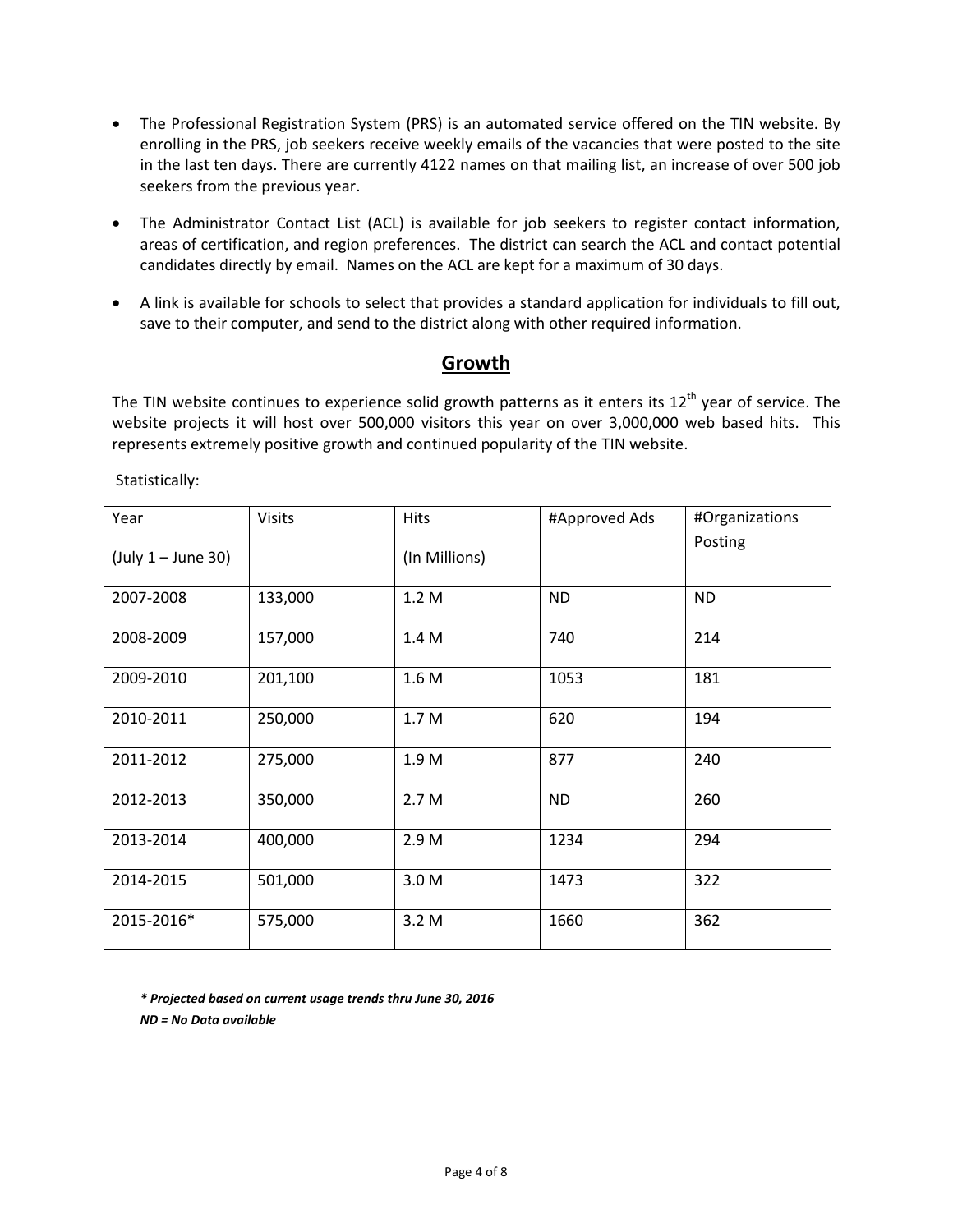# **Chart of Current Usage**

**HITS –** Number of Times a Search Engine pulled up the TIN website on a defined browser search (Google, Yahoo, Bing, etc.)**.**

**FILES –** A File indicates a data use or pull from the TIN system.

**PAGES –** Number of Pages viewed on the TIN system. This is useful as some users will bookmark a certain page (Homepage, search page, new jobs page, etc. as an entry point).

**VISITS –** Number of customers who have visited the TIN system.

**SITES –** Refers to the number of corresponding visits directed to the TIN from another webpage

**Kbytes –** Reflects the amount of Data being used by the TIN on the DWX sever

| <b>Month</b>          | <b>Daily Avg</b> |              |              | <b>Monthly Totals</b> |              |               |              |              |             |
|-----------------------|------------------|--------------|--------------|-----------------------|--------------|---------------|--------------|--------------|-------------|
|                       | <b>Hits</b>      | <b>Files</b> | <b>Pages</b> | <b>Visits</b>         | <b>Sites</b> | <b>Visits</b> | <b>Pages</b> | <b>Files</b> | <b>Hits</b> |
|                       |                  |              |              |                       |              |               |              |              |             |
| <b>May 2016</b>       | 9240             | 7289         | 4526         | 1519                  | 15,019       | 45,584        | 135,790      | 218,694      | 277,227     |
| Apr 2016              | 14,702           | 11,720       | 7284         | 2345                  | 19,678       | 70,355        | 218,527      | 351,625      | 441,078     |
| <b>Mar 2016</b>       | 16,851           | 13,334       | 8323         | 2599                  | 21,805       | 80,594        | 258,017      | 413,371      | 522,386     |
| Feb 2016              | 15,718           | 12,592       | 7976         | 2386                  | 18,779       | 69,209        | 231,325      | 365,193      | 455,836     |
| <b>Jan 2016</b>       | 10,372           | 8392         | 5101         | 1600                  | 14,562       | 49,608        | 158,157      | 260,182      | 321,554     |
| Dec 2015              | 5658             | 4594         | 2810         | 888                   | 9661         | 27,530        | 87,139       | 142,429      | 175,404     |
| <b>Nov 2015</b>       | 4972             | 4042         | 2536         | 764                   | 8520         | 22,935        | 76,091       | 121,268      | 149,165     |
| <b>Oct 2015</b>       | 4079             | 3348         | 2058         | 632                   | 7577         | 19,612        | 63,798       | 103,790      | 126,474     |
| Sep 2015              | 3360             | 2760         | 1715         | 532                   | 6745         | 15,989        | 51,473       | 82,829       | 100,827     |
| Aug 2015              | 3455             | 2804         | 1712         | 563                   | 7917         | 17,471        | 53,080       | 86,926       | 107,109     |
| <b>Jul 2015</b>       | 4555             | 3703         | 2240         | 749                   | 9819         | 23,240        | 69,464       | 114,802      | 141,218     |
| <b>Jun 2015</b>       | 5997             | 4822         | 2954         | 982                   | 11,561       | 29,464        | 88,646       | 144,682      | 179,918     |
|                       |                  |              |              |                       |              |               |              |              |             |
| <b>Monthly Totals</b> |                  |              | 151,643      | 471,591               | 1,491,507    | 2,405,791     | 2,998,196    |              |             |

These figures are broken down into daily and monthly totals with the largest use occurring during the spring hiring season. For example, in April of 2016 the TIN site was serving over 2000 customers daily.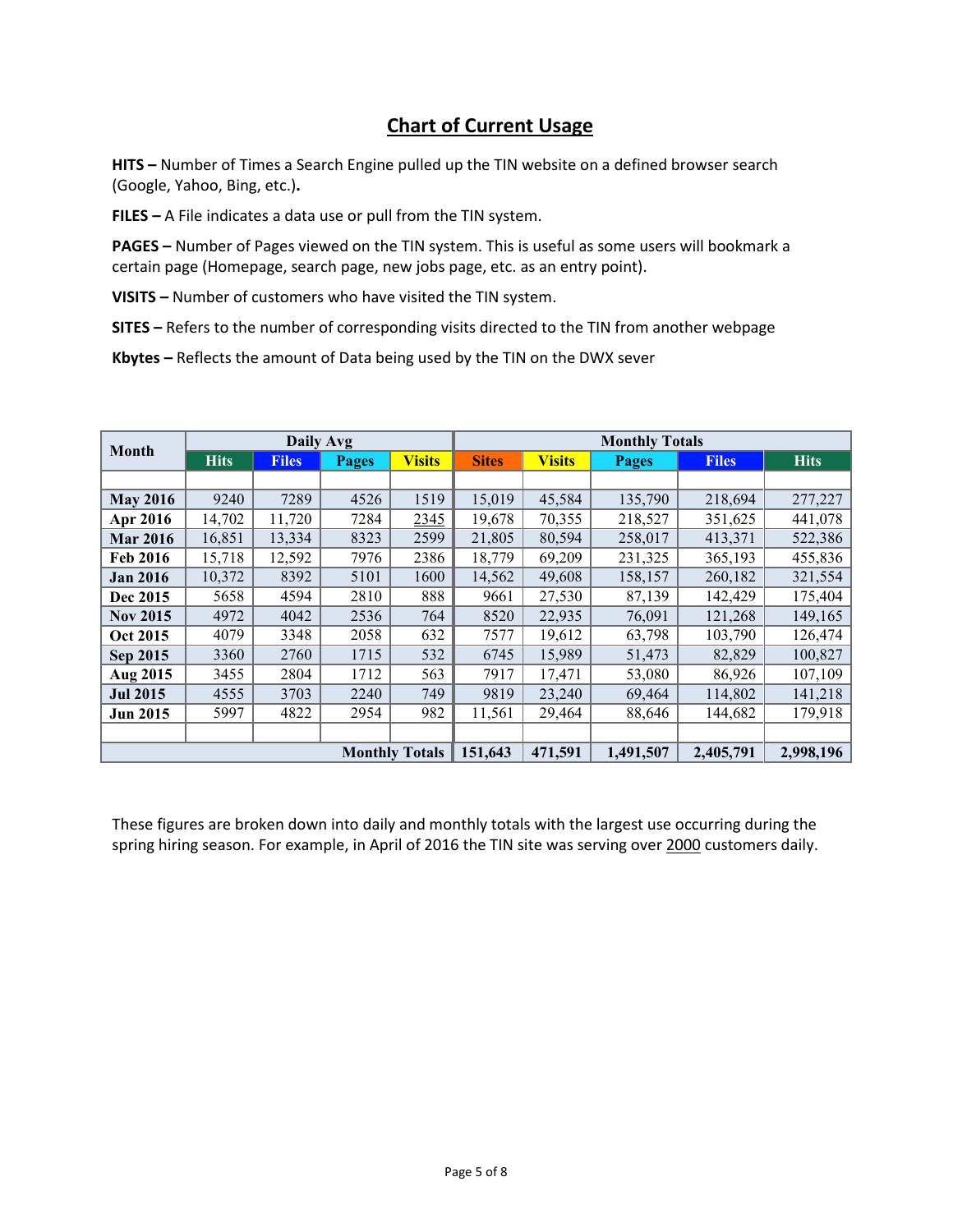### **Data Provided**

Employers completing the Post a Vacancy form provide information on, Zone – the community college region the school is located in; Grade Level and Subject of the position; Contact Information; and a Category for the position – including Administrative, Special Education, Endorsement Areas and Other Staff (see the Overview for more explanation). Using this information the Contractor provided several raw data tables:

Unique Job Posters Spreadsheet (contains a listing of all postings created by Organization, Zone, Grade Level, Subject/Field, Date Posted, and Contact Information)

All Jobs by Category Spreadsheet (contains Created, Approved, Expired or Filled postings by Zone, Area, or Category)

All Jobs Approved Spreadsheet (contains Approved postings by Organization, Zone, Grade Level, Subject/Field, and Contact Information)

**From these data tables, the following summary information is provided.**

### **Placements/User Profiles**

Employers have the ability to request that job postings be removed once they have been filled or are no longer required. The TIN coordinator will "Expire" postings after a set number of days if the poster has not requested them to remain open. Even though school system administrators have the ability to inform the TIN coordinator whether jobs were filled or not, many just let them expire therefore, of the total approved jobs, the number of expiring jobs appears high compared to the number of jobs that were filled or closed.

Unique organizations posting jobs – 362 Total approved jobs - 1660 Jobs reported "Filled" – 421 Jobs automatically "Expired" - 1236

A study of ISP (Internet Service Providers) accessing the website showed that approximately 70% of web traffic occurred within the state of Nebraska while 20% came from outside the state. 10% of users had unreadable ISP labels (AOL, Proxy, etc.) and would be assumed to be a mix of in and out of state users.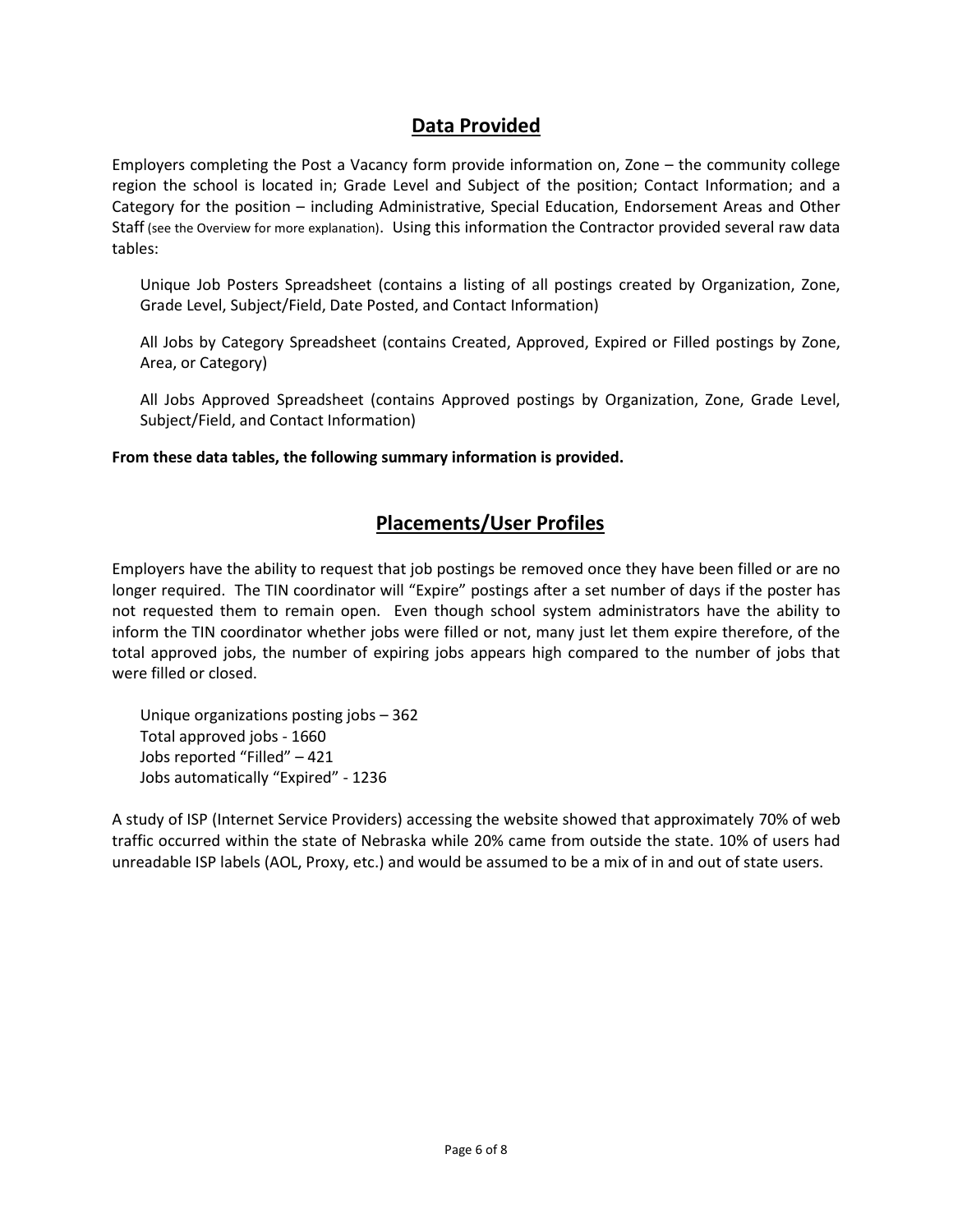# **Unique Organizations by Zone/Number of Approved Postings by Zone**

| Category - TIN Jobs Posted<br>7-1-2015 thru 5-27-2016 | <b>ZONE</b> | APPROVED | <b>EXPIRED</b> | <b>FILLED</b> |
|-------------------------------------------------------|-------------|----------|----------------|---------------|
| <b>ALL</b>                                            | ALL         | 1660     | 1236           | 421           |
| Non-Catergorized                                      | <b>ALL</b>  | $\Omega$ | $\Omega$       | $\Omega$      |
| Western NE                                            | Zone 1      | 162      | 131            | 41            |
| Mid Plains - NE                                       | Zone 2      | 172      | 124            | 50            |
| Northeast NE                                          | Zone 3      | 326      | 222            | 79            |
| Central NE                                            | Zone 4      | 572      | 418            | 151           |
| Southeast NE                                          | Zone 5      | 278      | 210            | 72            |
| Omaha Metro Area                                      | Zone 6      | 150      | 131            | 28            |

## **Cost Saving to Districts using the Teach in Nebraska Service**

The Teach in Nebraska website represents a tremendous cost saving tool and service for districts provided by the Nebraska Department of Education. The TIN is a free service open to all approved educational agencies within Nebraska. Comparable services offered by newspapers and national employment board services can easily cost districts hundreds to thousands of dollars for the same service. For example, a single posting in a large metropolitan newspaper can run \$300 - \$500 depending on content while a subscription to a national employment board can cost upwards of \$3000-\$4000 per year. By collecting employment vacancies on a single site, the TIN provides a valuable resource to both employer and job seeker.